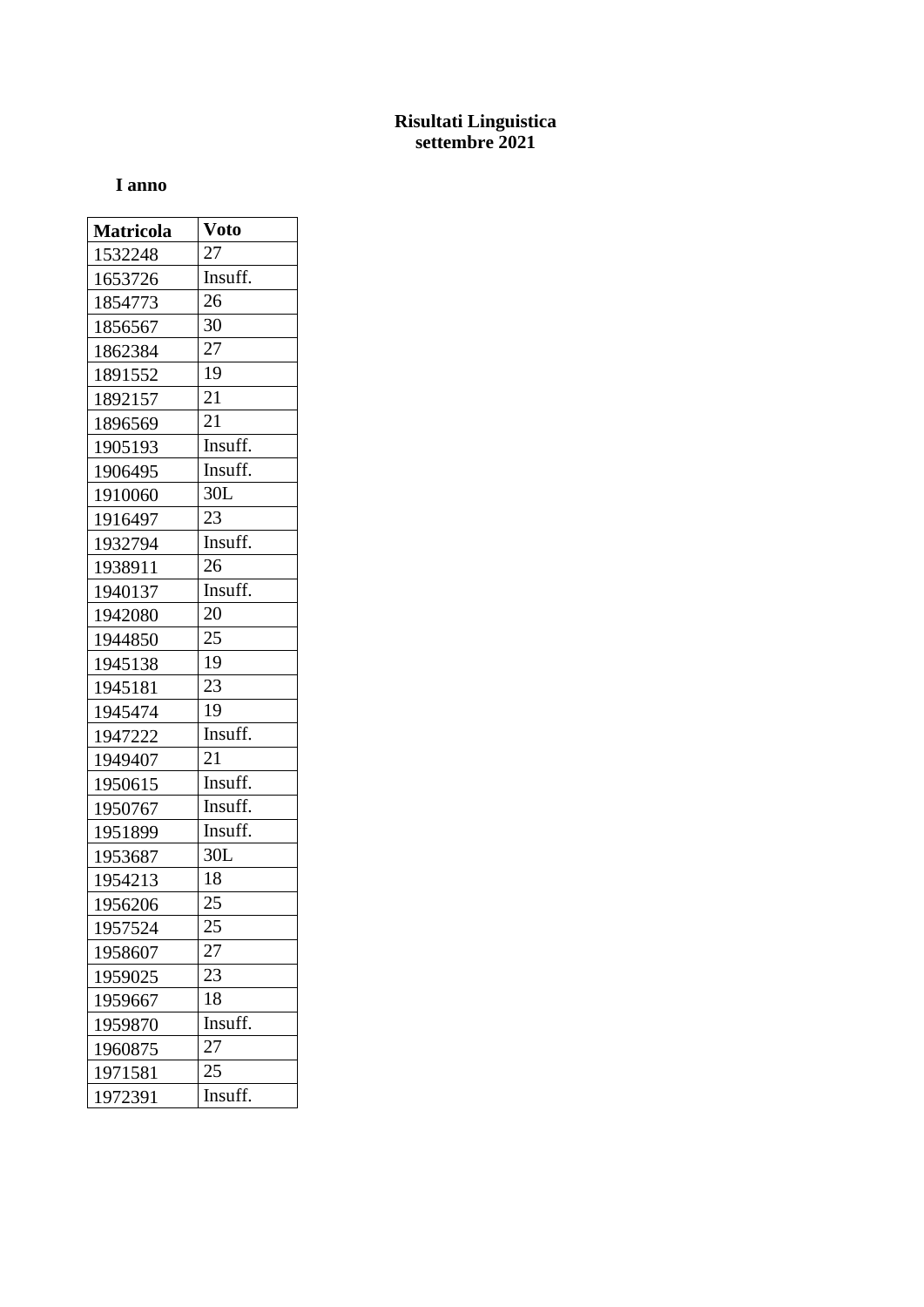## **II anno**

| <b>Matricola</b> | <b>Voto</b> |
|------------------|-------------|
| 1269729          | 25          |
| 1668543          | 22          |
| 1669528          | Insuff.     |
| 1697465          | 20          |
| 1733750          | 23          |
| 1751500          | 28          |
| 1755832          | 22          |
| 1792026          | 19          |
| 1794758          | Insuff.     |
| 1804789          | Insuff.     |
| 1813972          | Insuff.     |
| 1814034          | 26          |
| 1814622          | 21          |
| 1816671          | Insuff.     |
| 1816819          | 27          |
| 1820837          | 20          |
| 1836999          | 19          |
| 1841418          | 23          |
| 1850609          | Insuff.     |
| 1852419          | 19          |
| 1854245          | 20          |
| 1854424          | 28          |
| 1855518          | Insuff.     |
| 1856111          | 29          |
| 1858379          | 25          |
| 1861314          | 22          |
| 1863457          | 20          |
| 1863466          | Insuff.     |
| 1887579          | 22          |
| 1889350          | Insuff.     |
| 1891935          | 21          |
| 1893179          | 29          |
| 1896818          | 28          |
| 1898483          | 25          |
| 1899271          | 24          |
| 1899538          | 21          |
| 1899647          | 23          |
| 1900864          | 22          |
| 1903863          | Insuff.     |
| 1904584          | 24          |
| 1905741          | 26          |
| 1906433          | 26          |
| 1906826          | 29          |
| 1906970          | 19          |